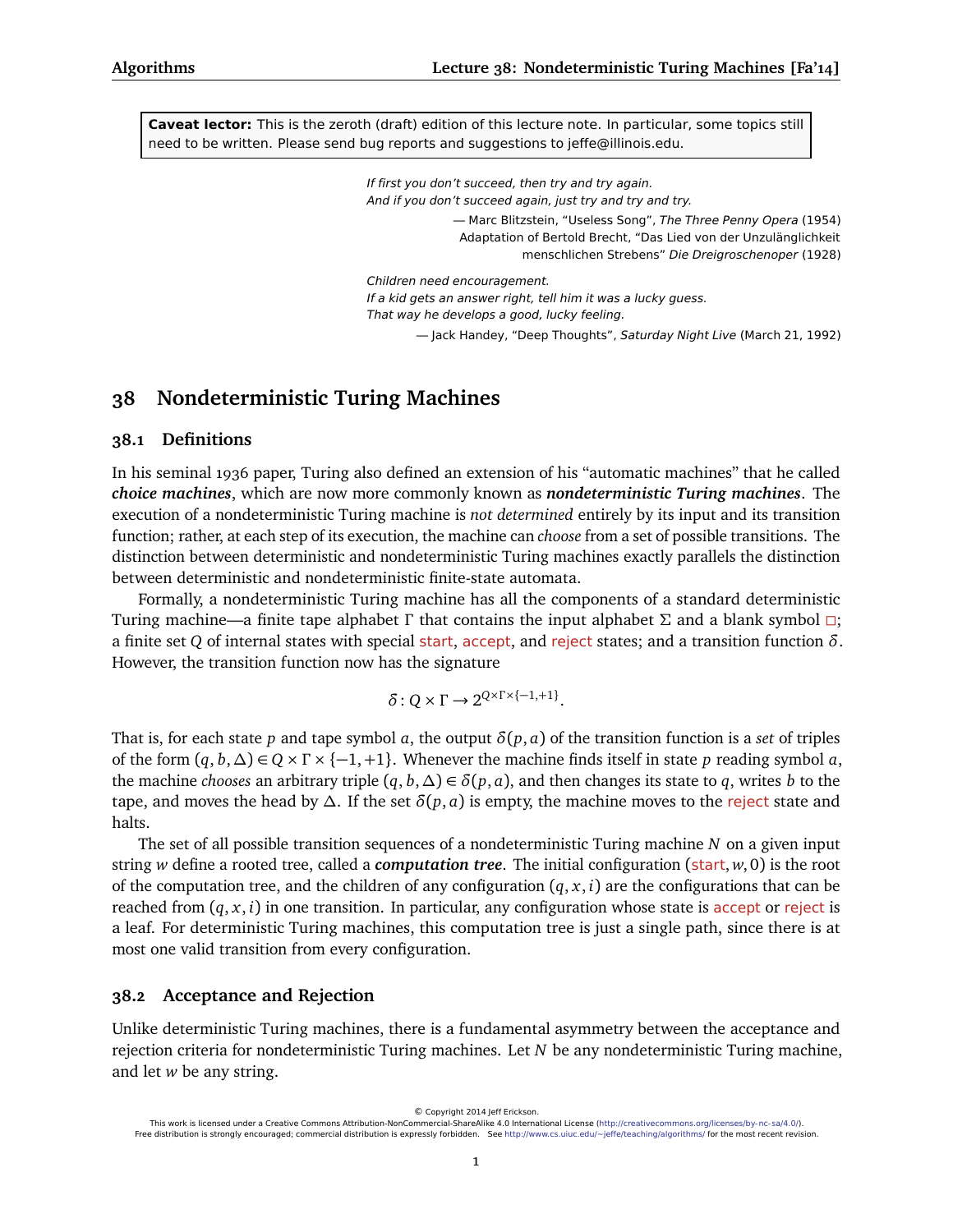- *N accepts w* if and only if there is *at least one* sequence of valid transitions from the initial configuration (start, *w*, 0) that leads to the accept state. Equivalently, *N* accepts *w* if the computation tree contains at least one **accept** leaf.
- *N rejects w* if and only if *every* sequence of valid transitions from the initial configuration (start, *w*, 0) leads to the reject state. Equivalently, *N* rejects *w* if every path through the computation tree ends with a reject leaf.

In particular, *N* can accept *w* even when there are choices that allow the machine to run forever, but rejection requires *N* to halt after only a finite number of transitions, no matter what choices it makes along the way. Just as for deterministic Turing machines, it is possible that *N* neither accepts nor rejects *w*.

Acceptance and rejection of *languages* are defined exactly as they are for deterministic machines. A non-deterministic Turing machine *N accepts* a language *L* ⊆ *Σ* ∗ if *M* accepts all strings in *L* and nothing else; *N rejects L* if *M* rejects every string in *L* and nothing else; and finally, *N decides L* if *M* accepts *L* and rejects *Σ* ∗ \ *L*.

## **38.3 Time and Space Complexity**

- Define "time" and "space".
- TIME( $f(n)$ ) is the class of languages that can be decided by a deterministic multi-tape Turing machine in  $O(f(n))$  time.
- NTIME $(f(n))$  is the class of languages that can be decided by a nondeterministic multi-tape Turing machine in  $O(f(n))$  time.
- SPACE $(f(n))$  is the class of languages that can be decided by deterministic multi-tape Turing machine in *O*(*f* (*n*)) space.
- NSPACE( $f(n)$ ) is the class of languages that can be decided by a nondeterministic multi-tape Turing machine in  $O(f(n))$  space.
- Why multi-tape TMs? Because *t* steps on any *k*-tape Turing machine can be simulated in *O*(*t* log *t*) steps on a two-tape machine [Hennie and Stearns 1966, essentially using lazy counters and amortization], and in  $O(t^2)$  steps on a single-tape machine [Hartmanis and Stearns 1965; realign multiple tracks at every simulation step]. Moreover, the latter quadratic bound is tight [Hennie 1965 (palindromes, via communication complexity)].

## **38.4 Deterministic Simulation**

**Theorem 1.** *For any nondeterministic Turing machine N, there is a deterministic Turing machine M that accepts exactly the same strings and N and rejects exactly the same strings as N. Moreover, if every computation path of N on input x halts after at most t steps, then M halts on input x after at most O*(*t* 2 *r* 2*t* ) *steps, where r is the maximum size of any transition set in N.*

**Proof:** I'll describe a deterministic machine *M* that performs a breadth-first search of the computation tree of *N*. (The depth-first search performed by a standard recursive backtracking algorithm won't work here. If *N*'s computation tree contains an infinite path, a depth-first search would get stuck in that path without exploring the rest of the tree.)

At the beginning of each simulation round, *M*'s tape contains a string of the form

$$
\Box\Box\cdots\Box\bullet\bullet y_1q_1z_1\bullet y_2q_2z_2\bullet\cdots\bullet y_kq_kz_k\bullet\bullet
$$

where each substring  $y_i q_i z_i$  encodes a configuration  $(q_i, y_i z_i, |y_i|)$  of some computation path of *N*, and  $\bullet$ is a new symbol not in the tape alphabet of *N*. The machine *M* interprets this sequence of encoded configurations as a queue, with new configurations inserted on the right and old configurations removed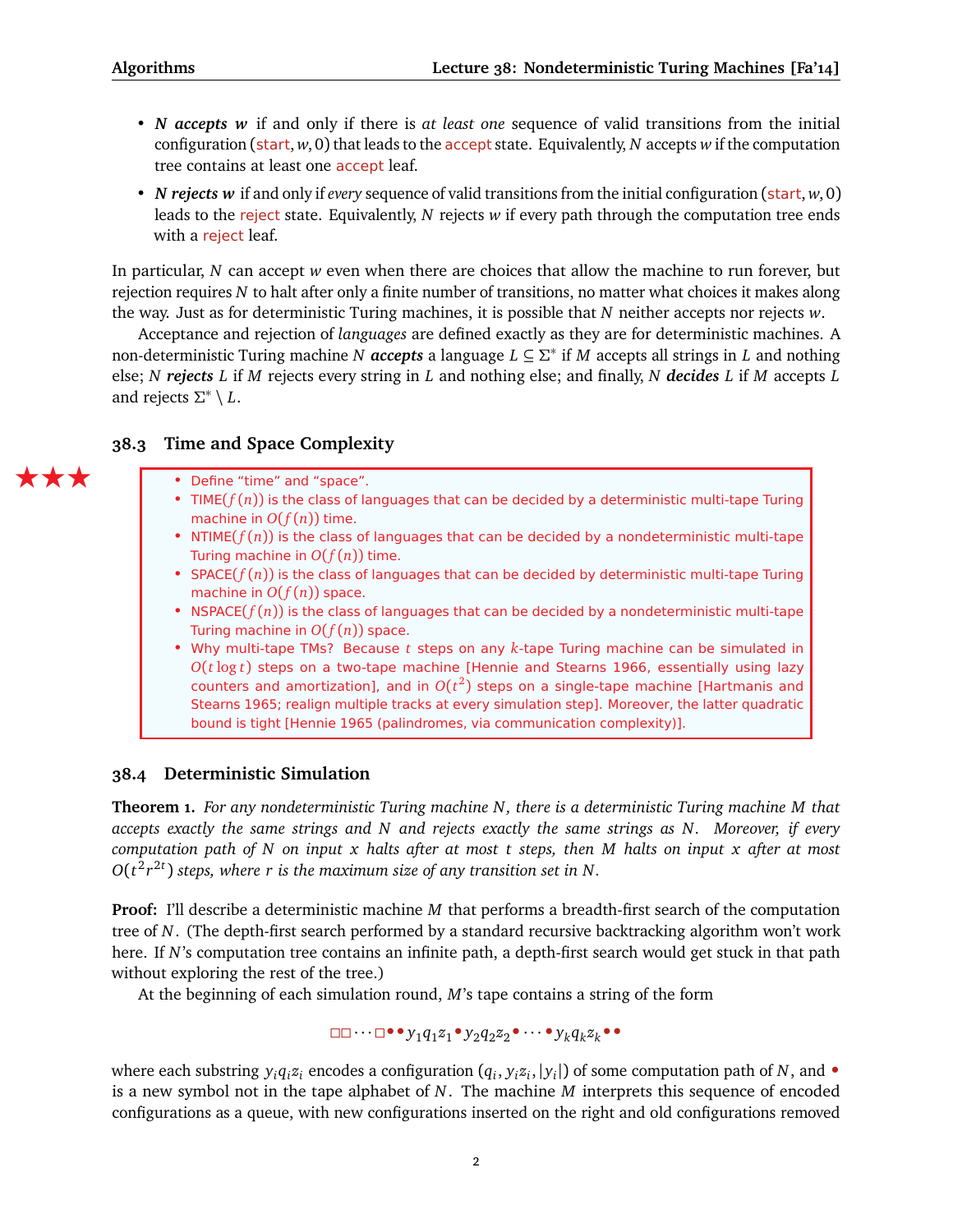from the left. The double-separators **••** uniquely identify the start and end of this queue; outside this queue, the tape is entirely blank.

Specifically, in each round, first *M* appends the encodings of all configurations than *N* can reach in one transition from the first encoded configuration  $(q_1, y_1z_1, |y_1|)$ ; then *M* erases the first encoded configuration.

$$
\dots \square \square \bullet \bullet y_1 q_1 z_1 \bullet y_2 q_2 z_2 \bullet \cdots \bullet y_r q_r z_r \bullet \bullet \square \square \cdots
$$
\n
$$
\Downarrow \qquad \qquad \Downarrow
$$
\n
$$
\dots \square \square \square \square \cdots \square \bullet \bullet y_2 q_2 z_2 \bullet \cdots \bullet y_k q_k z_k \bullet \tilde{y}_1 \tilde{q}_1 \tilde{z}_1 \bullet \tilde{y}_2 \tilde{q}_2 \tilde{z}_2 \bullet \cdots \bullet \tilde{y}_r \tilde{q}_r \tilde{z}_r \bullet \bullet \square \square \cdots
$$

Suppose each transition set  $\delta_N(q, a)$  has size at most *r*. Then after simulating *t* steps of *N*, the tape string of  $M$  encoding  $O(r^t)$  different configurations of  $N$  and therefore has length  $L = O(tr^t)$  (not counting the initial blanks). If *M* begins each simulation phase by moving the initial configuration from the beginning to the end of the tape string, which takes  $O(t^2 r^t)$  time, the time for the rest of the the simulation phase is negligible. Altogether, simulating all *r <sup>t</sup>* possibilities for the the *t*th step of *N* requires  $O(t^2r^{2t})$  time. We conclude that *M* can simulate the first *t* steps of every computation path of *N* in  $O(t^2 r^{2t})$  time, as claimed.

The running time of this simulation is dominated by the time spent reading from one end of the tape string and writing to the other. It is fairly easy to reduce the running time to  $O(tr^t)$  by using either two tapes (a "read tape" containing *N*-configurations at time *t* and a "write tape" containing *N*-configurations at time *t* + 1) or two independent heads on the same tape (one at each end of the queue).

#### **38.5 Nondeterminism as Advice**

Any nondeterministic Turing machine *N* can also be simulated by a *deterministic* machine *M* with *two* inputs: the user input string  $w \in \Sigma^*$ , and a so-called *advice* string  $x \in \Omega^*$ , where  $\Omega$  is another finite alphabet. Only the first input string *w* is actually given by the user. At least for now, we assume that the advice string *x* is given on a separate read-only tape.

The deterministic machine *M* simulates *N* step-by-step, but whenever *N* has a choice of how to transition, *M* reads a new symbol from the advice string, and that symbol determines the choice. In fact, without loss of generality, we can assume that *M* reads a new symbol from the advice string and moves the advice-tape's head to the right on *every* transition. Thus, *M*'s transition function has the form  $\delta_M$ :  $Q \times \Gamma \times \Omega \rightarrow Q \times \Gamma \times \{-1, +1\}$ , and we require that

$$
\delta_N(q,a) = \{\delta_M(q,a,\omega) \mid \omega \in \Omega\}
$$

For example, if *N* has a binary choice

$$
\delta_N(\text{branch},?) = \{(\text{left}, \text{L}, -1), (\text{right}, \text{R}, +1)\},
$$

then *M* might determine this choice by defining

$$
\delta_M(\text{branch},?,\theta) = (\text{left},\text{L},-1) \qquad \text{and} \qquad \delta_M(\text{branch},?,1) = (\text{right},\text{R},+1)
$$

More generally, if every set  $\delta_N(p, a)$  has size *r*, then we let  $\Omega = \{1, 2, ..., r\}$  and define  $\delta_M(q, a, i)$  to be the *i*th element of  $\delta_N(q, a)$  in some canonical order.

Now observe that *N* accepts a string *w* if and only if *M* accepts the pair  $(w, x)$  for *some* string  $x \in \Omega^*$ , and *N* rejects *w* if and only if *M* rejects the pair  $(w, x)$  for *all* strings  $x \in \Omega^*$ .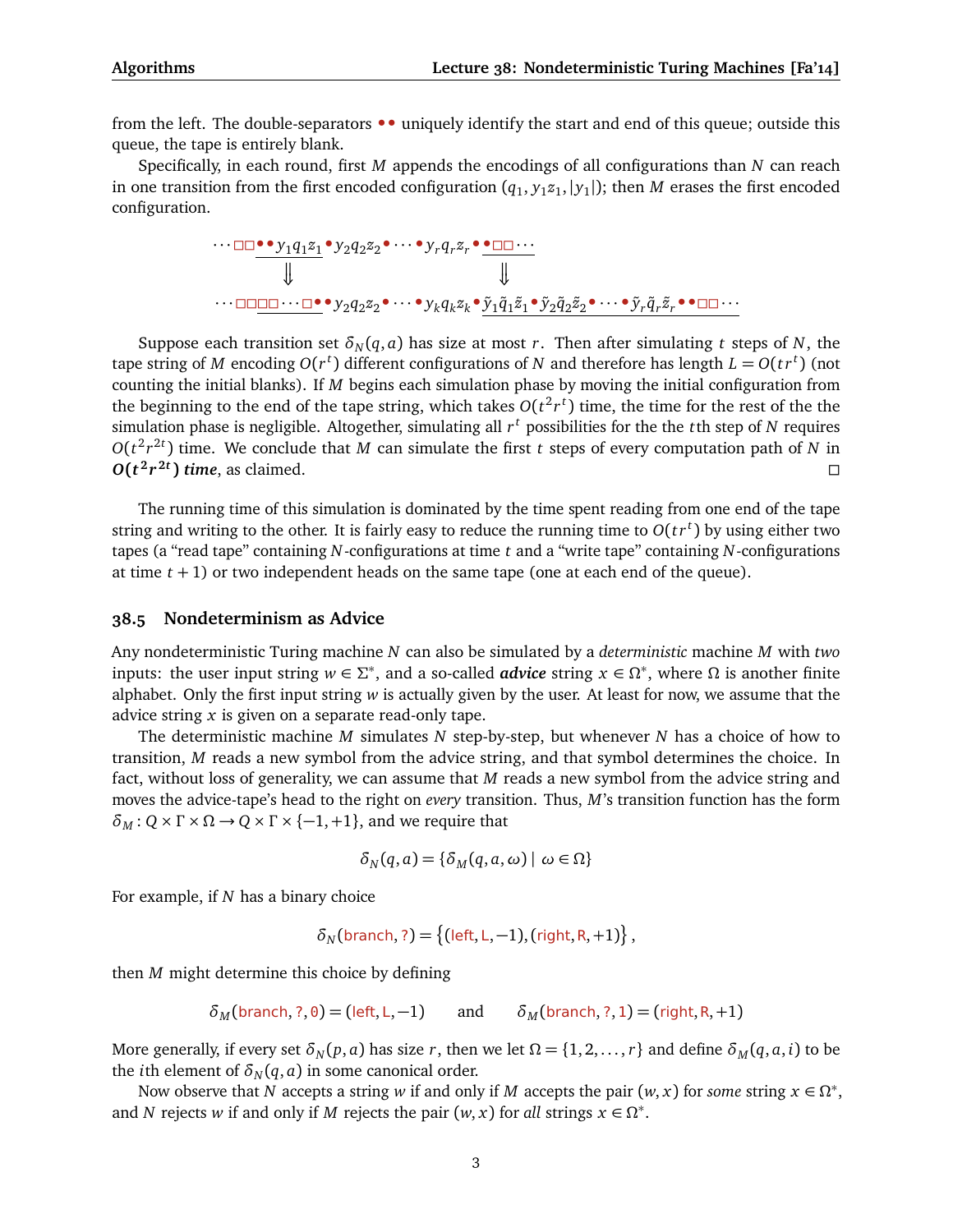The "advice" formulation of nondeterminism allows a different strategy for simulation by a standard deterministic Turing machine, which is often called *dovetailing*. Consider all possible advice strings *x*, in increasing order of length; listing these advice strings is equivalent to repeatedly incrementing a base-*r* counter. For each advice string *x*, simulate *M* on input  $(w, x)$  for exactly  $|x|$  transitions.



The most straightforward Turing-machine implementation of this algorithm requires three tapes: A read-only input tape containing *w*, an advice tape containing *x* (which is also used as a timer for the simulation), and the work tape. This simulation requires *O*(*t r<sup>t</sup>* ) time to simulate all possibilities for *t* steps of the original non-deterministic machine *N*.

If we insist on using a standard Turing machine with a single tape and a single head, the simulation becomes slightly more complex, but (unlike our earlier queue-based strategy) not significantly slower. This standard machine *S* maintains a string of the form **•***w***•***x***•***z*, where *z* is the current work-tape string of *M* (or equivalently, of *N*), with marks (on a second track) indicating the current positions of the heads on *M*'s work tape and *M*'s advice tape. Simulating a single transition of *M* now requires *O*(|*x*|) steps, because *S* needs to shuttle its single head between these two marks. Thus, *S* requires *O***(***t* **2** *r t* **)** *time* to simulate all possibilities for *t* steps of the original non-deterministic machine *N*. This is significantly faster than the queue-based simulation, because we don't record (and therefore don't have to repeatedly scan over) intermediate configurations; recomputing everything from scratch is actually cheaper!

#### **38.6 The Cook-Levin Theorem**

**EXECU** Define SAT and CIRCUITSAT. Non-determinism is fundamentally different from other Turing machine extensions, in that it seems to provide an exponential speedup for some problems, just like NFAs can use exponentially fewer states than DFAs for the same language.

#### **The Cook-Levin Theorem.** *If*  $SAT \in P$ *, then*  $P = NP$ .

**Proof:** Let *L* ⊆ *Σ* <sup>∗</sup> be an arbitrary language in NP, over some fixed alphabet *Σ*. There must be an integer *k* and Turing machine *M* that satisfies the following conditions:

- For all strings  $w \in L$ , there is at least one string  $x \in \Sigma^*$  such that *M* accepts the string  $w \square x$ .
- For all strings  $w \notin L$  and  $x \in \Sigma^*$ , *M* rejects the string  $w \square x$ .
- For all strings  $w, x \in \Sigma^*$ , *M* halts on input  $w \square x$  after at most max $\{1, |w|^k\}$  steps.

Now suppose we are given a string  $w \in \Sigma^*$ . Let  $n = |w|$  and let  $N = \max\{1, |w|^k\}$ . We construct a boolean formula  $\Phi_w$  that is satisfiable if and only if  $w \in L$ , by following the execution of *M* on input  $w \Box x$ for some unknown advice string *x*. Without loss of generality, we can assume that  $|x| = N - n - 1$  (since we can extend any shorter string *x* with blanks.) Our formula *Φ<sup>w</sup>* uses the following boolean variables for all symbols  $a \in \Gamma$ , all states  $q \in Q$ , and all integers  $0 \le t \le N$  and  $0 \le i \le N + 1$ .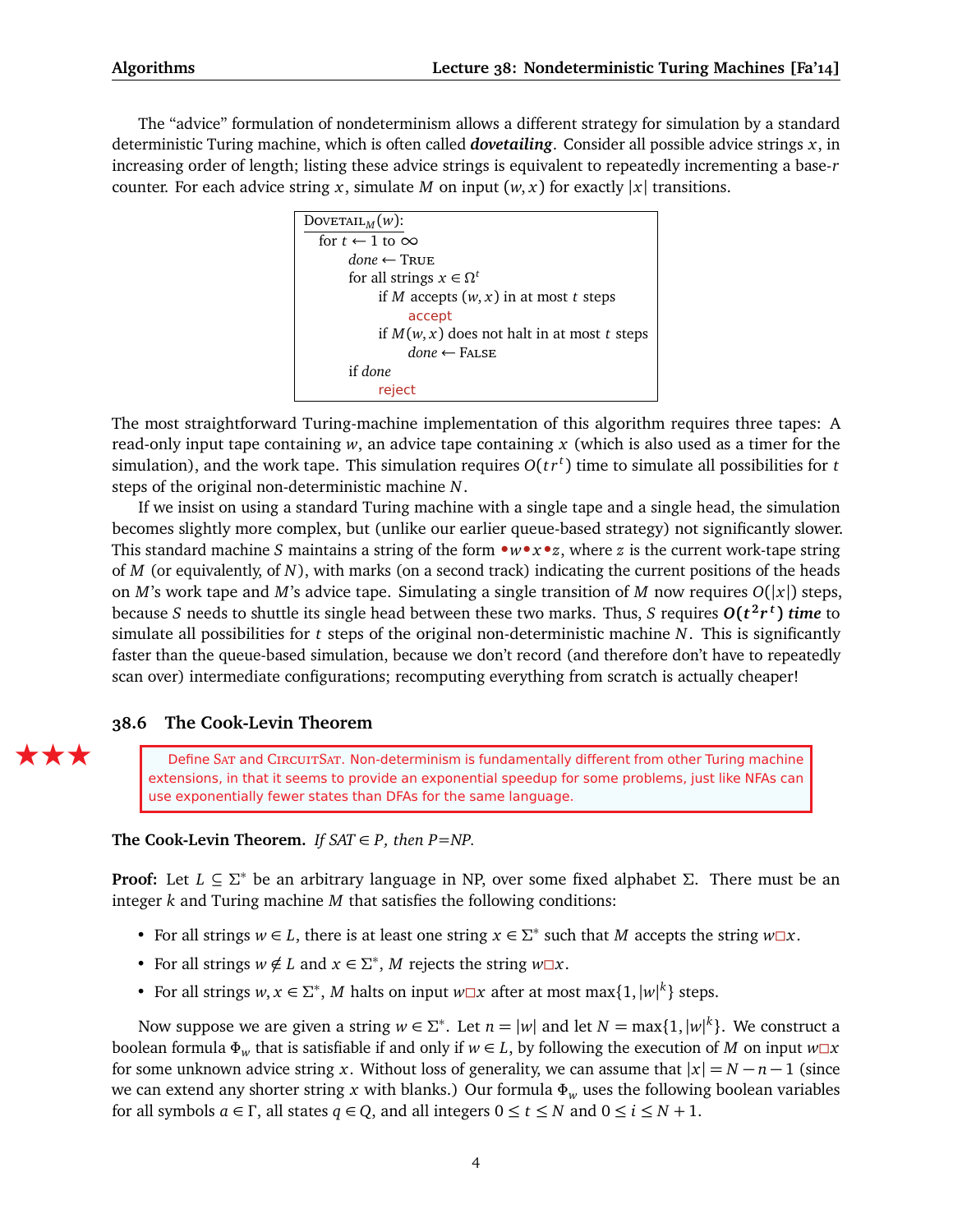- $Q_{t,i,q}$  *M* is in state *q* with its head at position *i* after *t* transitions.
- $T_{t,i,a}$  The *k*th cell of *M*'s work tape contains *a* after *t* transitions.

The formula  $\Phi_w$  is the conjunction of the following constraints:

• **Boundaries:** To simplify later constraints, we include artificial boundary variables just past both ends of the tape:

$$
Q_{t,i,q} = Q_{t,N+1,q} = \text{FALSE} \qquad \text{for all } 0 \le t \le N \text{ and } q \in Q
$$
  

$$
T_{t,0,a} = T_{t,N+1,a} = \text{FALSE} \qquad \text{for all } 0 \le t \le N \text{ and } a \in \Gamma
$$

• **Initialization:** We have the following values for variables with  $t = 0$ :

| $Q_{0,1,\text{start}} = \text{TRUE}$ |                                          |
|--------------------------------------|------------------------------------------|
| $Q_{0,1,q} =$ FALSE                  | for all $q \neq$ start                   |
| $H_{0,i,q} =$ FALSE                  | for all $i \neq 1$ and $q \in Q$         |
| $T_{0,i,w_i}$ = True                 | for all $1 \le i \le n$                  |
| $T_{0,i,a}$ = FALSE                  | for all $1 \le i \le n$ and $a \neq w_i$ |
| $T_{0,n+1,\square}$ = True           |                                          |
| $T_{0,i,a}$ = False                  | for all $a \neq \square$                 |

• **Uniqueness:** The variables  $T_{0,i,a}$  with  $n+2 \leq i \leq N$  represent the unknown advice string *x*; these are the "inputs" to *Φw*. We need some additional constraints ensure that for each *i*, *exactly one* of these variables is True:

$$
\left(\bigvee_{a\in\Gamma}T_{0,j,a}\right)\ \wedge\ \bigwedge_{a\neq b}\left(\overline{T_{0,j,a}}\vee\overline{T_{0,j,b}}\right)
$$

• **Transitions:** For all  $1 \le t \le N$  and  $1 \le i \le N$ , the following constraints simulate the transition from time  $t - 1$  to time  $t$ .

$$
Q_{t,i,q} = \bigvee_{\delta(p,a)=(q,\cdot,+1)} (Q_{t-1,i-1,p} \wedge T_{t,i-1,a}) \vee \bigvee_{\delta(p,a)=(q,\cdot,-1)} (Q_{t-i,i+1,p} \wedge T_{t,i+1,a})
$$
  

$$
T_{t,i,b} = \bigvee_{\delta(p,a)=(\cdot,b,\cdot)} (Q_{t-1,i,p} \wedge T_{t-1,i,a}) \vee \left(\bigwedge_{q \in Q} \overline{Q_{t-1,i,q}} \wedge T_{t-1,i,b}\right)
$$

• **Output:** We have one final constraint that indicates acceptance.

$$
z = \bigvee_{t=0}^{N} \bigvee_{i=1}^{N} Q_{t,i,\text{accept}}
$$

A straightforward induction argument implies that *without the acceptance constraint*, any assignment of values to the unknown variables  $T_{0,i,a}$  that satisfies the uniqueness constraints determines *unique* values for the other variables in  $\Phi_w$ , which consistently describe the execution of *M*. Thus,  $\Phi_w$  is satisfiable if and only if for some input values  $T_{0,i,a}$ , the resulting , including acceptance. In other words,  $\Phi_w$  is